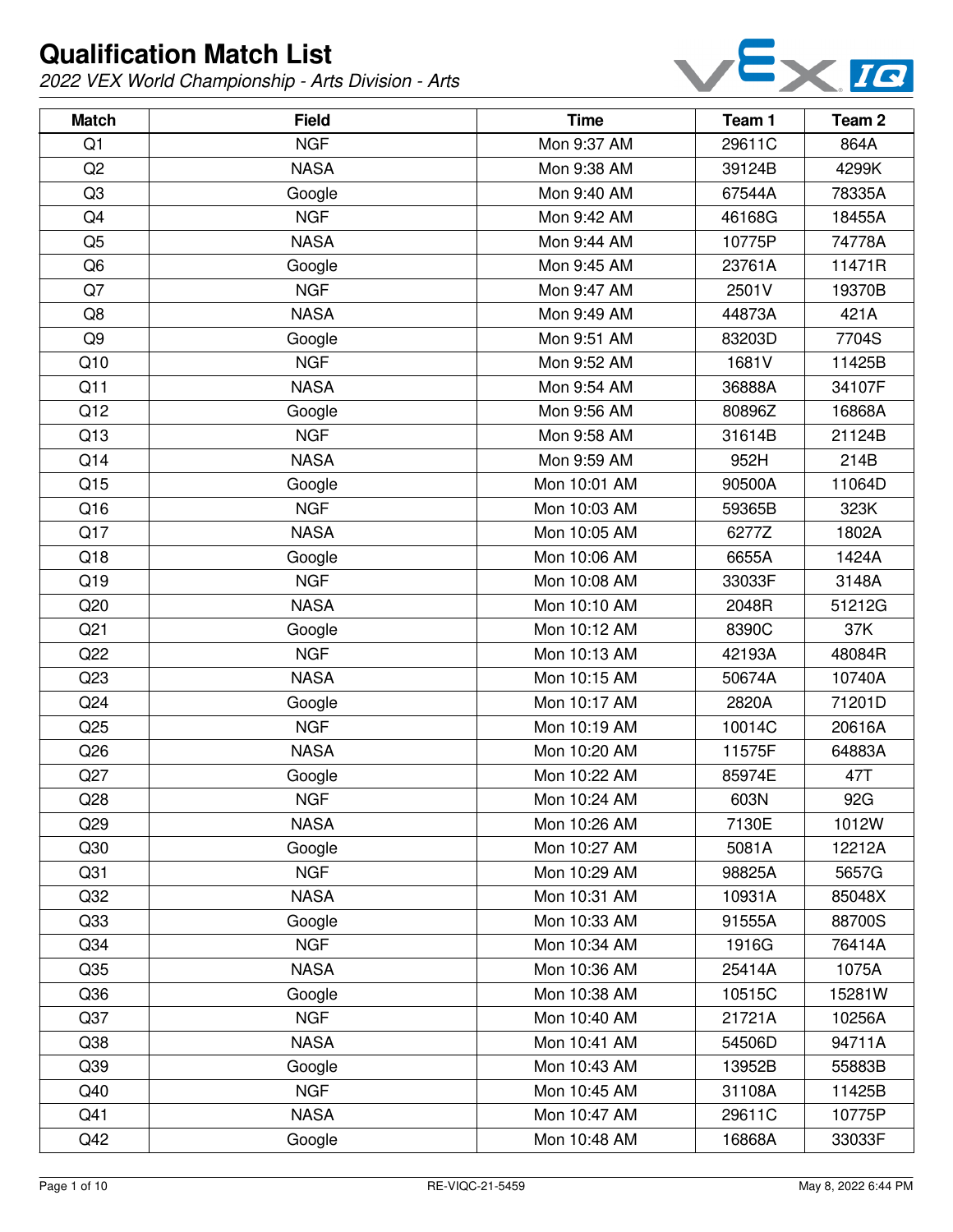

| <b>Match</b> | <b>Field</b> | <b>Time</b>  | Team 1 | Team <sub>2</sub> |
|--------------|--------------|--------------|--------|-------------------|
| Q43          | <b>NGF</b>   | Mon 10:50 AM | 51212G | 21124B            |
| Q44          | <b>NASA</b>  | Mon 10:52 AM | 2048R  | 2820A             |
| Q45          | Google       | Mon 10:54 AM | 37K    | 36888A            |
| Q46          | <b>NGF</b>   | Mon 10:55 AM | 8390C  | 1681V             |
| Q47          | <b>NASA</b>  | Mon 10:57 AM | 18455A | 1802A             |
| Q48          | Google       | Mon 10:59 AM | 74778A | 11471R            |
| Q49          | <b>NGF</b>   | Mon 11:01 AM | 71201D | 48084R            |
| Q50          | <b>NASA</b>  | Mon 11:02 AM | 98825A | 5081A             |
| Q51          | Google       | Mon 11:04 AM | 11064D | 42193A            |
| Q52          | <b>NGF</b>   | Mon 11:06 AM | 31614B | 952H              |
| Q53          | <b>NASA</b>  | Mon 11:08 AM | 421A   | 46168G            |
| Q54          | Google       | Mon 11:09 AM | 78335A | 80896Z            |
| Q55          | <b>NGF</b>   | Mon 11:11 AM | 23761A | 39124B            |
| Q56          | <b>NASA</b>  | Mon 11:13 AM | 7704S  | 6277Z             |
| Q57          | Google       | Mon 11:15 AM | 34107F | 91555A            |
| Q58          | <b>NGF</b>   | Mon 11:16 AM | 92G    | 1075A             |
| Q59          | <b>NASA</b>  | Mon 11:18 AM | 10256A | 64883A            |
| Q60          | Google       | Mon 11:20 AM | 4299K  | 603N              |
| Q61          | <b>NGF</b>   | Mon 11:22 AM | 323K   | 2501V             |
| Q62          | <b>NASA</b>  | Mon 11:23 AM | 85048X | 1012W             |
| Q63          | Google       | Mon 11:25 AM | 88700S | 44873A            |
| Q64          | <b>NGF</b>   | Mon 11:27 AM | 54506D | 10515C            |
| Q65          | <b>NASA</b>  | Mon 11:29 AM | 59365B | 50674A            |
| Q66          | Google       | Mon 11:30 AM | 19370B | 31108A            |
| Q67          | <b>NGF</b>   | Mon 11:32 AM | 21721A | 25414A            |
| Q68          | <b>NASA</b>  | Mon 11:34 AM | 76414A | 214B              |
| Q69          | Google       | Mon 11:36 AM | 20616A | 10931A            |
| Q70          | <b>NGF</b>   | Mon 11:37 AM | 94711A | 90500A            |
| Q71          | <b>NASA</b>  | Mon 11:39 AM | 10014C | 85974E            |
| Q72          | Google       | Mon 11:41 AM | 864A   | 5657G             |
| Q73          | <b>NGF</b>   | Mon 11:43 AM | 6655A  | 67544A            |
| Q74          | <b>NASA</b>  | Mon 11:44 AM | 83203D | 13952B            |
| Q75          | Google       | Mon 11:46 AM | 55883B | 10740A            |
| Q76          | <b>NGF</b>   | Mon 11:48 AM | 1424A  | 47T               |
| Q77          | <b>NASA</b>  | Mon 11:50 AM | 3148A  | 11575F            |
| Q78          | Google       | Mon 11:51 AM | 7130E  | 1916G             |
| Q79          | <b>NGF</b>   | Mon 11:53 AM | 12212A | 15281W            |
| Q80          | <b>NASA</b>  | Mon 1:00 PM  | 48084R | 46168G            |
| Q81          | Google       | Mon 1:01 PM  | 42193A | 16868A            |
| Q82          | <b>NGF</b>   | Mon 1:03 PM  | 952H   | 11064D            |
| Q83          | <b>NASA</b>  | Mon 1:05 PM  | 10515C | 10256A            |
| Q84          | Google       | Mon 1:07 PM  | 11471R | 80896Z            |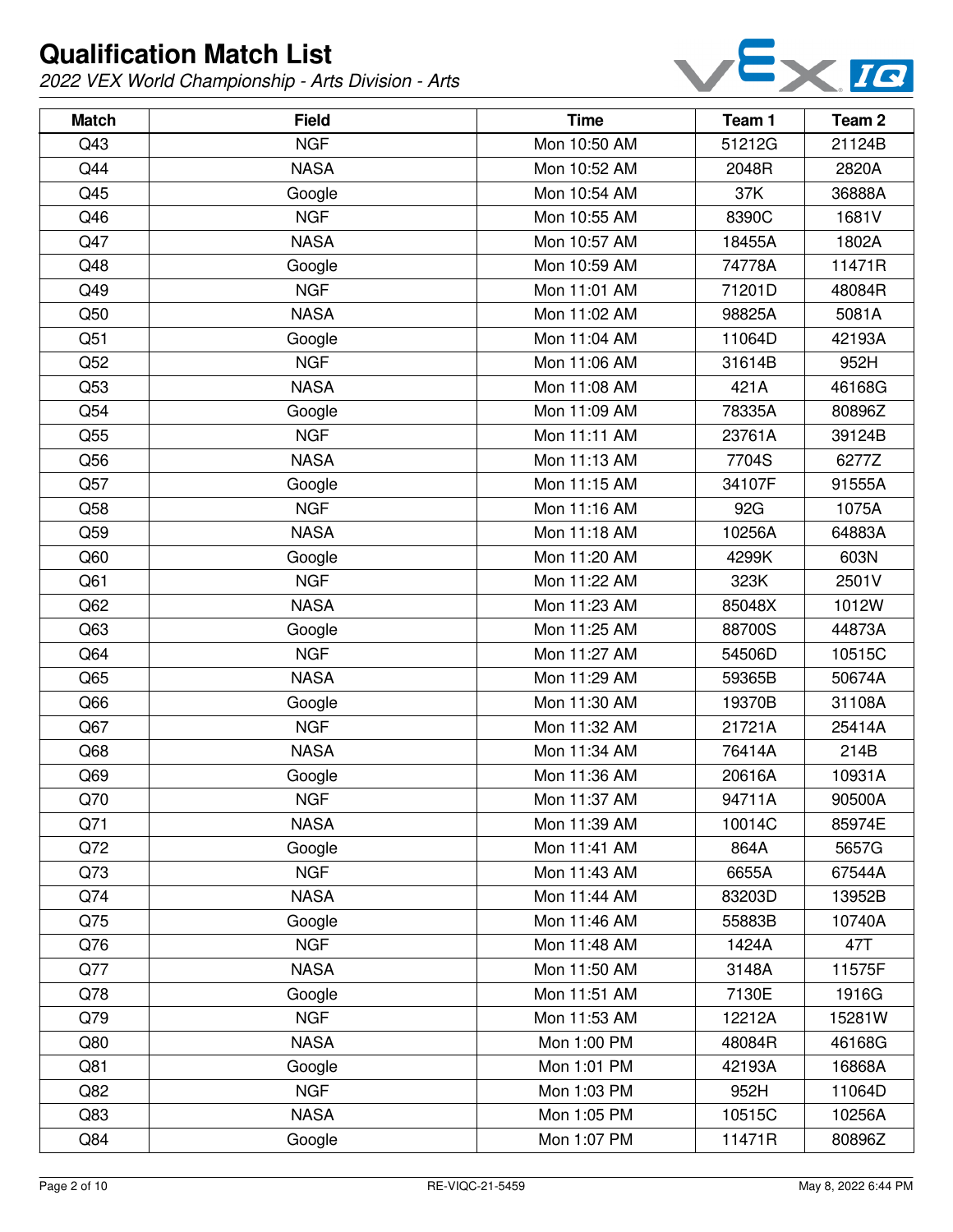

| <b>Match</b> | <b>Field</b> | <b>Time</b> | Team 1 | Team <sub>2</sub> |
|--------------|--------------|-------------|--------|-------------------|
| Q85          | <b>NGF</b>   | Mon 1:08 PM | 64883A | 2820A             |
| Q86          | <b>NASA</b>  | Mon 1:10 PM | 18455A | 36888A            |
| Q87          | Google       | Mon 1:12 PM | 44873A | 54506D            |
| Q88          | <b>NGF</b>   | Mon 1:14 PM | 1802A  | 4299K             |
| Q89          | <b>NASA</b>  | Mon 1:15 PM | 85048X | 34107F            |
| Q90          | Google       | Mon 1:17 PM | 1075A  | 98825A            |
| Q91          | <b>NGF</b>   | Mon 1:19 PM | 11425B | 85974E            |
| Q92          | <b>NASA</b>  | Mon 1:21 PM | 67544A | 20616A            |
| Q93          | Google       | Mon 1:22 PM | 78335A | 31614B            |
| Q94          | <b>NGF</b>   | Mon 1:24 PM | 7704S  | 55883B            |
| Q95          | <b>NASA</b>  | Mon 1:26 PM | 1424A  | 59365B            |
| Q96          | Google       | Mon 1:28 PM | 10740A | 11575F            |
| Q97          | <b>NGF</b>   | Mon 1:29 PM | 91555A | 74778A            |
| Q98          | <b>NASA</b>  | Mon 1:31 PM | 39124B | 37K               |
| Q99          | Google       | Mon 1:33 PM | 864A   | 21721A            |
| Q100         | <b>NGF</b>   | Mon 1:35 PM | 47T    | 2048R             |
| Q101         | <b>NASA</b>  | Mon 1:36 PM | 12212A | 76414A            |
| Q102         | Google       | Mon 1:38 PM | 15281W | 25414A            |
| Q103         | <b>NGF</b>   | Mon 1:40 PM | 90500A | 88700S            |
| Q104         | <b>NASA</b>  | Mon 1:42 PM | 92G    | 8390C             |
| Q105         | Google       | Mon 1:43 PM | 3148A  | 5081A             |
| Q106         | <b>NGF</b>   | Mon 1:45 PM | 214B   | 21124B            |
| Q107         | <b>NASA</b>  | Mon 1:47 PM | 5657G  | 2501V             |
| Q108         | Google       | Mon 1:49 PM | 51212G | 33033F            |
| Q109         | <b>NGF</b>   | Mon 1:50 PM | 10775P | 10014C            |
| Q110         | <b>NASA</b>  | Mon 1:52 PM | 31108A | 421A              |
| Q111         | Google       | Mon 1:54 PM | 603N   | 29611C            |
| Q112         | <b>NGF</b>   | Mon 1:56 PM | 6277Z  | 1681V             |
| Q113         | <b>NASA</b>  | Mon 1:57 PM | 19370B | 6655A             |
| Q114         | Google       | Mon 1:59 PM | 1012W  | 1916G             |
| Q115         | <b>NGF</b>   | Mon 2:01 PM | 13952B | 10931A            |
| Q116         | <b>NASA</b>  | Mon 2:03 PM | 50674A | 7130E             |
| Q117         | Google       | Mon 2:04 PM | 323K   | 83203D            |
| Q118         | <b>NGF</b>   | Mon 2:06 PM | 94711A | 23761A            |
| Q119         | <b>NASA</b>  | Mon 2:08 PM | 71201D | 20616A            |
| Q120         | Google       | Mon 2:10 PM | 952H   | 18455A            |
| Q121         | <b>NGF</b>   | Mon 2:11 PM | 16868A | 25414A            |
| Q122         | <b>NASA</b>  | Mon 2:13 PM | 1802A  | 2820A             |
| Q123         | Google       | Mon 2:15 PM | 11064D | 7704S             |
| Q124         | <b>NGF</b>   | Mon 2:17 PM | 48084R | 91555A            |
| Q125         | <b>NASA</b>  | Mon 2:18 PM | 21124B | 44873A            |
| Q126         | Google       | Mon 2:20 PM | 11471R | 37K               |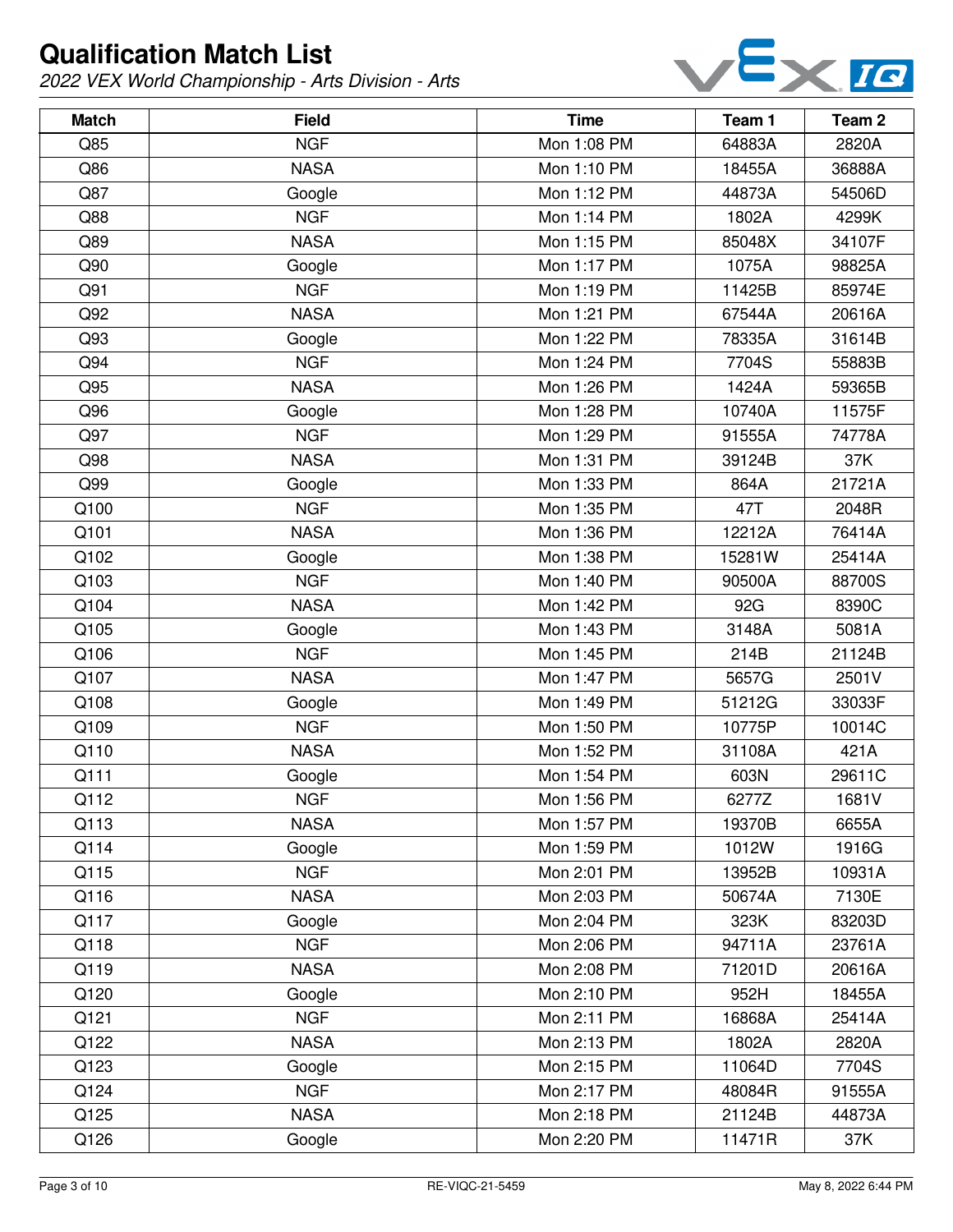

| <b>Match</b> | <b>Field</b> | <b>Time</b> | Team 1 | Team <sub>2</sub> |
|--------------|--------------|-------------|--------|-------------------|
| Q127         | <b>NGF</b>   | Mon 2:22 PM | 4299K  | 31614B            |
| Q128         | <b>NASA</b>  | Mon 2:24 PM | 46168G | 54506D            |
| Q129         | Google       | Mon 2:25 PM | 74778A | 31108A            |
| Q130         | <b>NGF</b>   | Mon 2:27 PM | 36888A | 42193A            |
| Q131         | <b>NASA</b>  | Mon 2:29 PM | 15281W | 90500A            |
| Q132         | Google       | Mon 2:31 PM | 34107F | 47T               |
| Q133         | <b>NGF</b>   | Mon 2:32 PM | 1012W  | 92G               |
| Q134         | <b>NASA</b>  | Mon 2:34 PM | 10931A | 21721A            |
| Q135         | Google       | Mon 2:36 PM | 421A   | 10014C            |
| Q136         | <b>NGF</b>   | Mon 2:38 PM | 10256A | 1916G             |
| Q137         | <b>NASA</b>  | Mon 2:39 PM | 5657G  | 6655A             |
| Q138         | Google       | Mon 2:41 PM | 1681V  | 33033F            |
| Q139         | <b>NGF</b>   | Mon 2:43 PM | 71201D | 67544A            |
| Q140         | <b>NASA</b>  | Mon 2:45 PM | 64883A | 603N              |
| Q141         | Google       | Mon 2:46 PM | 98825A | 51212G            |
| Q142         | <b>NGF</b>   | Mon 2:48 PM | 2501V  | 94711A            |
| Q143         | <b>NASA</b>  | Mon 2:50 PM | 5081A  | 88700S            |
| Q144         | Google       | Mon 2:52 PM | 8390C  | 13952B            |
| Q145         | <b>NGF</b>   | Mon 2:53 PM | 11425B | 85048X            |
| Q146         | <b>NASA</b>  | Mon 2:55 PM | 214B   | 323K              |
| Q147         | Google       | Mon 2:57 PM | 55883B | 11575F            |
| Q148         | <b>NGF</b>   | Mon 2:59 PM | 29611C | 50674A            |
| Q149         | <b>NASA</b>  | Mon 3:00 PM | 85974E | 23761A            |
| Q150         | Google       | Mon 3:02 PM | 864A   | 39124B            |
| Q151         | <b>NGF</b>   | Mon 3:04 PM | 1075A  | 10515C            |
| Q152         | <b>NASA</b>  | Mon 3:06 PM | 7130E  | 2048R             |
| Q153         | Google       | Mon 3:07 PM | 76414A | 3148A             |
| Q154         | <b>NGF</b>   | Mon 3:09 PM | 12212A | 78335A            |
| Q155         | <b>NASA</b>  | Mon 3:11 PM | 59365B | 10775P            |
| Q156         | Google       | Mon 3:13 PM | 80896Z | 83203D            |
| Q157         | <b>NGF</b>   | Mon 3:14 PM | 10740A | 6277Z             |
| Q158         | <b>NASA</b>  | Mon 3:16 PM | 1424A  | 19370B            |
| Q159         | Google       | Mon 3:18 PM | 1681V  | 10014C            |
| Q160         | <b>NGF</b>   | Mon 3:20 PM | 25414A | 46168G            |
| Q161         | <b>NASA</b>  | Mon 3:21 PM | 1012W  | 94711A            |
| Q162         | Google       | Mon 3:23 PM | 20616A | 21721A            |
| Q163         | <b>NGF</b>   | Mon 3:25 PM | 34107F | 8390C             |
| Q164         | <b>NASA</b>  | Mon 3:27 PM | 54506D | 5081A             |
| Q165         | Google       | Mon 3:28 PM | 47T    | 31108A            |
| Q166         | <b>NGF</b>   | Mon 3:30 PM | 11471R | 603N              |
| Q167         | <b>NASA</b>  | Mon 3:32 PM | 85048X | 18455A            |
| Q168         | Google       | Mon 3:34 PM | 33033F | 21124B            |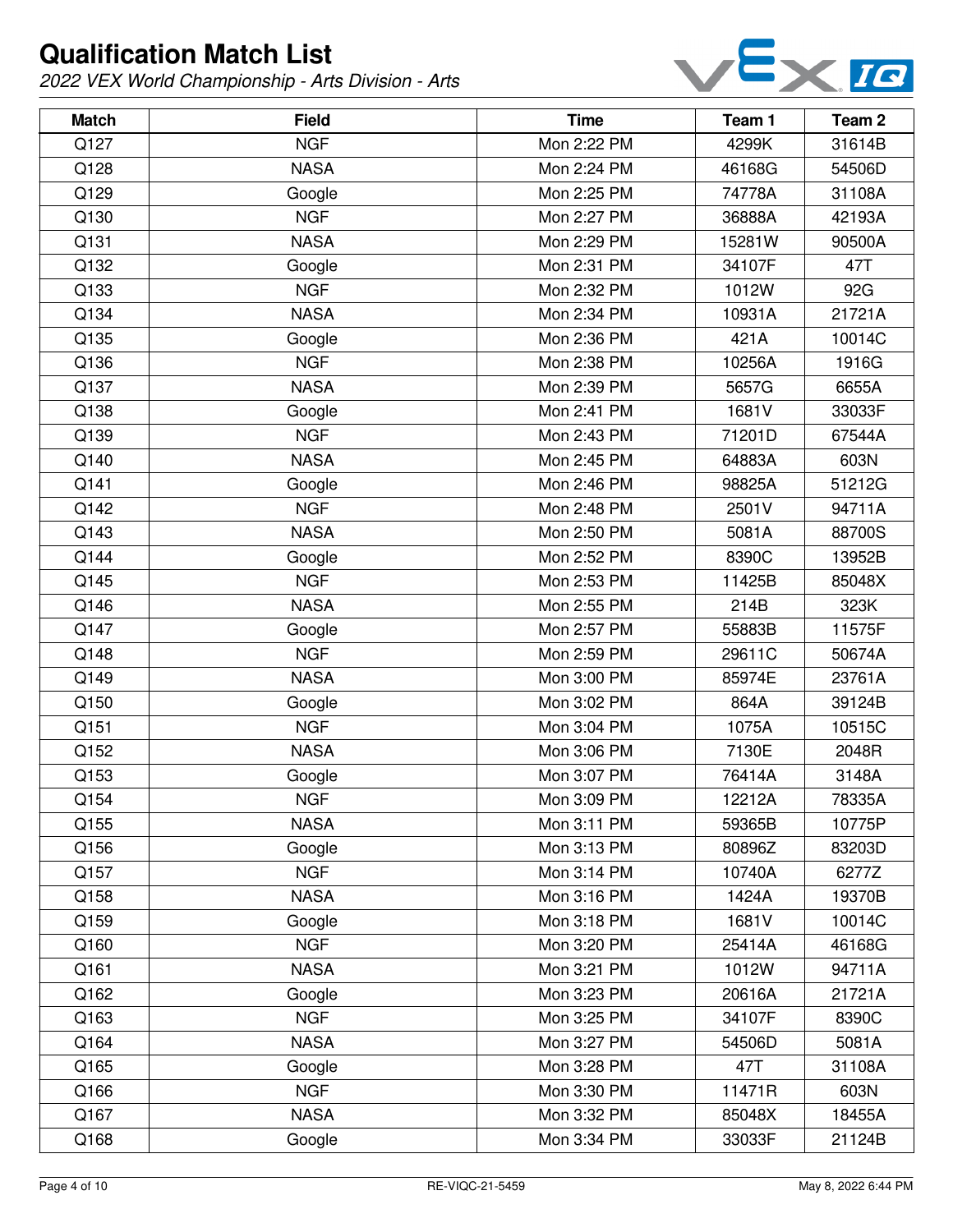

| <b>Match</b> | <b>Field</b> | <b>Time</b> | Team 1 | Team <sub>2</sub> |
|--------------|--------------|-------------|--------|-------------------|
| Q169         | <b>NGF</b>   | Mon 3:35 PM | 90500A | 42193A            |
| Q170         | <b>NASA</b>  | Mon 3:37 PM | 1075A  | 44873A            |
| Q171         | Google       | Mon 3:39 PM | 214B   | 7130E             |
| Q172         | <b>NGF</b>   | Mon 3:41 PM | 76414A | 39124B            |
| Q173         | <b>NASA</b>  | Mon 3:42 PM | 10931A | 12212A            |
| Q174         | Google       | Mon 3:44 PM | 85974E | 51212G            |
| Q175         | <b>NGF</b>   | Mon 3:46 PM | 11575F | 83203D            |
| Q176         | <b>NASA</b>  | Mon 3:48 PM | 2048R  | 864A              |
| Q177         | Google       | Mon 3:49 PM | 10740A | 7704S             |
| Q178         | <b>NGF</b>   | Mon 3:51 PM | 78335A | 48084R            |
| Q179         | <b>NASA</b>  | Mon 3:53 PM | 74778A | 4299K             |
| Q180         | Google       | Mon 3:55 PM | 11425B | 36888A            |
| Q181         | <b>NGF</b>   | Mon 3:56 PM | 64883A | 1802A             |
| Q182         | <b>NASA</b>  | Mon 3:58 PM | 92G    | 16868A            |
| Q183         | Google       | Mon 4:00 PM | 421A   | 59365B            |
| Q184         | <b>NGF</b>   | Mon 4:02 PM | 3148A  | 5657G             |
| Q185         | <b>NASA</b>  | Mon 4:03 PM | 2820A  | 6277Z             |
| Q186         | Google       | Mon 4:05 PM | 2501V  | 952H              |
| Q187         | <b>NGF</b>   | Mon 4:07 PM | 71201D | 1424A             |
| Q188         | <b>NASA</b>  | Mon 4:09 PM | 1916G  | 67544A            |
| Q189         | Google       | Mon 4:10 PM | 50674A | 10775P            |
| Q190         | <b>NGF</b>   | Mon 4:12 PM | 11064D | 29611C            |
| Q191         | <b>NASA</b>  | Mon 4:14 PM | 37K    | 323K              |
| Q192         | Google       | Mon 4:16 PM | 88700S | 98825A            |
| Q193         | <b>NGF</b>   | Mon 4:17 PM | 13952B | 23761A            |
| Q194         | <b>NASA</b>  | Mon 4:19 PM | 55883B | 6655A             |
| Q195         | Google       | Mon 4:21 PM | 31614B | 10515C            |
| Q196         | <b>NGF</b>   | Mon 4:23 PM | 15281W | 91555A            |
| Q197         | <b>NASA</b>  | Mon 4:24 PM | 19370B | 80896Z            |
| Q198         | Google       | Mon 4:26 PM | 10256A | 1681V             |
| Q199         | <b>NGF</b>   | Mon 4:28 PM | 47T    | 11575F            |
| Q200         | <b>NASA</b>  | Mon 4:30 PM | 51212G | 36888A            |
| Q201         | Google       | Mon 4:31 PM | 25414A | 76414A            |
| Q202         | <b>NGF</b>   | Mon 4:33 PM | 85974E | 85048X            |
| Q203         | <b>NASA</b>  | Mon 4:35 PM | 10931A | 64883A            |
| Q204         | Google       | Mon 4:37 PM | 21721A | 74778A            |
| Q205         | <b>NGF</b>   | Mon 4:38 PM | 46168G | 92G               |
| Q206         | <b>NASA</b>  | Mon 4:40 PM | 12212A | 71201D            |
| Q207         | Google       | Mon 4:42 PM | 21124B | 8390C             |
| Q208         | <b>NGF</b>   | Mon 4:44 PM | 42193A | 2048R             |
| Q209         | <b>NASA</b>  | Mon 4:45 PM | 20616A | 29611C            |
| Q210         | Google       | Mon 4:47 PM | 34107F | 59365B            |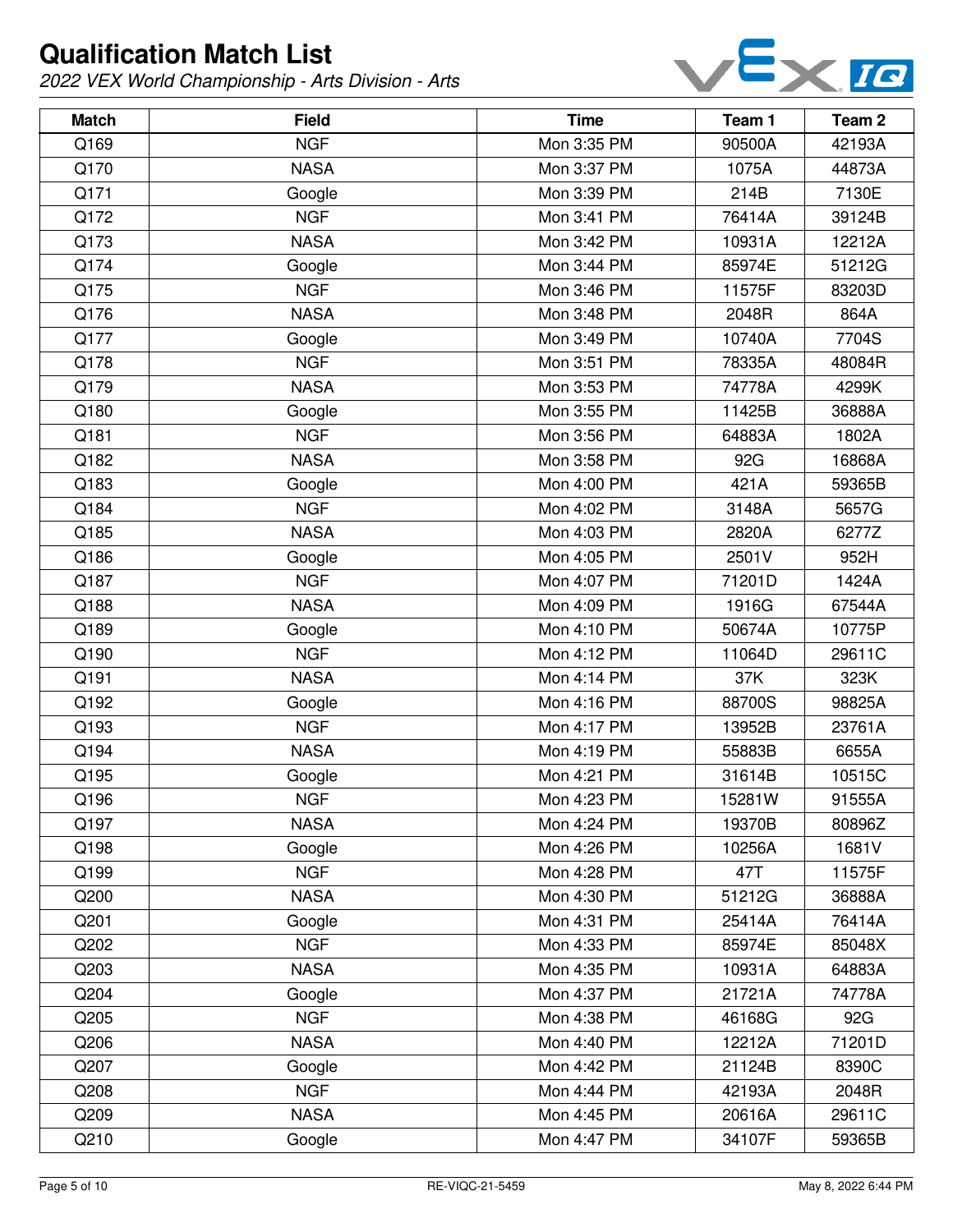

| <b>Match</b> | <b>Field</b> | <b>Time</b> | Team 1 | Team <sub>2</sub> |
|--------------|--------------|-------------|--------|-------------------|
| Q211         | <b>NGF</b>   | Mon 4:49 PM | 10014C | 11471R            |
| Q212         | <b>NASA</b>  | Mon 4:51 PM | 23761A | 2820A             |
| Q213         | Google       | Mon 4:52 PM | 5081A  | 90500A            |
| Q214         | <b>NGF</b>   | Mon 4:54 PM | 4299K  | 16868A            |
| Q215         | <b>NASA</b>  | Mon 4:56 PM | 83203D | 50674A            |
| Q216         | Google       | Mon 4:58 PM | 13952B | 2501V             |
| Q217         | <b>NGF</b>   | Mon 4:59 PM | 33033F | 10256A            |
| Q218         | <b>NASA</b>  | Mon 5:01 PM | 88700S | 421A              |
| Q219         | Google       | Mon 5:03 PM | 31108A | 10740A            |
| Q220         | <b>NGF</b>   | Mon 5:05 PM | 80896Z | 18455A            |
| Q221         | <b>NASA</b>  | Mon 5:06 PM | 323K   | 864A              |
| Q222         | Google       | Mon 5:08 PM | 603N   | 54506D            |
| Q223         | <b>NGF</b>   | Mon 5:10 PM | 3148A  | 1075A             |
| Q224         | <b>NASA</b>  | Mon 5:12 PM | 44873A | 5657G             |
| Q225         | Google       | Mon 5:13 PM | 67544A | 31614B            |
| Q226         | <b>NGF</b>   | Mon 5:15 PM | 91555A | 214B              |
| Q227         | <b>NASA</b>  | Mon 5:17 PM | 10775P | 7130E             |
| Q228         | Google       | Mon 5:19 PM | 6277Z  | 11064D            |
| Q229         | <b>NGF</b>   | Mon 5:20 PM | 11425B | 78335A            |
| Q230         | <b>NASA</b>  | Mon 5:22 PM | 1424A  | 98825A            |
| Q231         | Google       | Mon 5:24 PM | 94711A | 39124B            |
| Q232         | <b>NGF</b>   | Mon 5:26 PM | 37K    | 1012W             |
| Q233         | <b>NASA</b>  | Mon 5:27 PM | 10515C | 7704S             |
| Q234         | Google       | Mon 5:29 PM | 6655A  | 1916G             |
| Q235         | <b>NGF</b>   | Mon 5:31 PM | 19370B | 952H              |
| Q236         | <b>NASA</b>  | Mon 5:33 PM | 1802A  | 55883B            |
| Q237         | Google       | Mon 5:34 PM | 48084R | 15281W            |
| Q238         | <b>NGF</b>   | Mon 5:36 PM | 10740A | 1681V             |
| Q239         | <b>NASA</b>  | Mon 5:38 PM | 85048X | 64883A            |
| Q240         | Google       | Mon 5:40 PM | 21124B | 71201D            |
| Q241         | <b>NGF</b>   | Mon 5:41 PM | 31108A | 13952B            |
| Q242         | <b>NASA</b>  | Mon 5:43 PM | 88700S | 2501V             |
| Q243         | Google       | Mon 5:45 PM | 5081A  | 44873A            |
| Q244         | <b>NGF</b>   | Mon 5:47 PM | 36888A | 59365B            |
| Q245         | <b>NASA</b>  | Mon 5:48 PM | 51212G | 1075A             |
| Q246         | Google       | Mon 5:50 PM | 76414A | 20616A            |
| Q247         | <b>NGF</b>   | Mon 5:52 PM | 11575F | 67544A            |
| Q248         | <b>NASA</b>  | Mon 5:54 PM | 42193A | 23761A            |
| Q249         | Google       | Mon 5:55 PM | 1424A  | 11425B            |
| Q250         | <b>NGF</b>   | Mon 5:57 PM | 94711A | 421A              |
| Q251         | <b>NASA</b>  | Mon 5:59 PM | 8390C  | 12212A            |
| Q252         | Google       | Mon 6:01 PM | 7130E  | 6277Z             |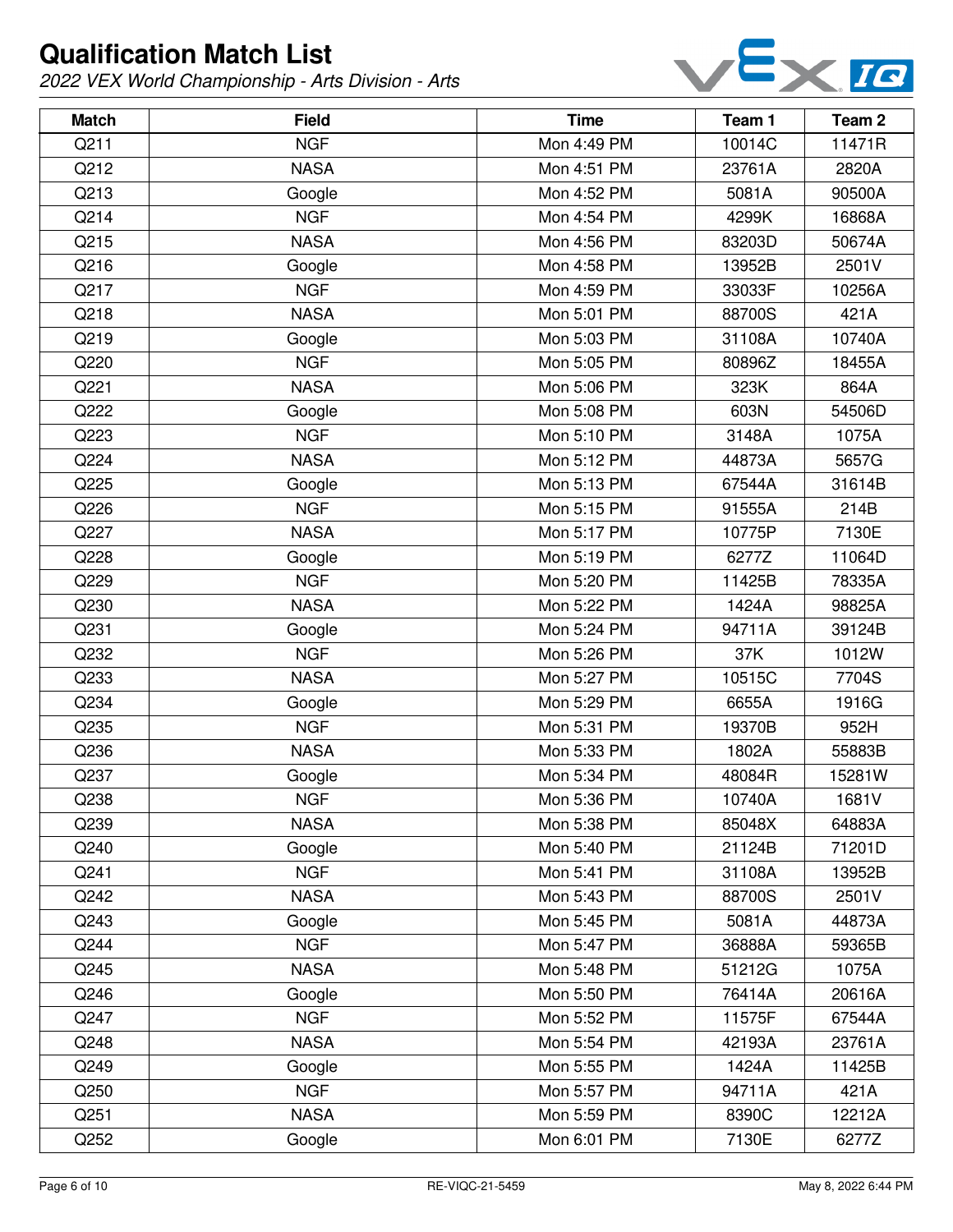

| <b>Match</b> | <b>Field</b> | <b>Time</b> | Team 1 | Team <sub>2</sub> |
|--------------|--------------|-------------|--------|-------------------|
| Q253         | <b>NGF</b>   | Mon 6:02 PM | 7704S  | 6655A             |
| Q254         | <b>NASA</b>  | Mon 6:04 PM | 1916G  | 952H              |
| Q255         | Google       | Mon 6:06 PM | 55883B | 47T               |
| Q256         | <b>NGF</b>   | Mon 6:08 PM | 10256A | 54506D            |
| Q257         | <b>NASA</b>  | Mon 6:09 PM | 10775P | 80896Z            |
| Q258         | Google       | Mon 6:11 PM | 11471R | 1802A             |
| Q259         | <b>NGF</b>   | Mon 6:13 PM | 37K    | 21721A            |
| Q260         | <b>NASA</b>  | Mon 6:15 PM | 864A   | 19370B            |
| Q261         | Google       | Mon 6:16 PM | 91555A | 98825A            |
| Q262         | <b>NGF</b>   | Mon 6:18 PM | 4299K  | 323K              |
| Q263         | <b>NASA</b>  | Mon 6:20 PM | 10515C | 90500A            |
| Q264         | Google       | Mon 6:22 PM | 46168G | 10931A            |
| Q265         | <b>NGF</b>   | Mon 6:23 PM | 92G    | 11064D            |
| Q266         | <b>NASA</b>  | Mon 6:25 PM | 2048R  | 85974E            |
| Q267         | Google       | Mon 6:27 PM | 18455A | 10014C            |
| Q268         | <b>NGF</b>   | Mon 6:29 PM | 33033F | 78335A            |
| Q269         | <b>NASA</b>  | Mon 6:30 PM | 50674A | 3148A             |
| Q270         | Google       | Mon 6:32 PM | 5657G  | 2820A             |
| Q271         | <b>NGF</b>   | Mon 6:34 PM | 29611C | 25414A            |
| Q272         | <b>NASA</b>  | Mon 6:36 PM | 39124B | 603N              |
| Q273         | Google       | Mon 6:37 PM | 16868A | 1012W             |
| Q274         | <b>NGF</b>   | Mon 6:39 PM | 83203D | 74778A            |
| Q275         | <b>NASA</b>  | Mon 6:41 PM | 31614B | 15281W            |
| Q276         | Google       | Mon 6:43 PM | 48084R | 214B              |
| Q277         | <b>NGF</b>   | Mon 6:44 PM | 34107F | 42193A            |
| Q278         | <b>NASA</b>  | Tue 8:15 AM | 11471R | 10256A            |
| Q279         | Google       | Tue 8:16 AM | 7704S  | 5081A             |
| Q280         | <b>NGF</b>   | Tue 8:18 AM | 67544A | 11425B            |
| Q281         | <b>NASA</b>  | Tue 8:20 AM | 11575F | 1424A             |
| Q282         | Google       | Tue 8:22 AM | 71201D | 8390C             |
| Q283         | <b>NGF</b>   | Tue 8:24 AM | 323K   | 1075A             |
| Q284         | <b>NASA</b>  | Tue 8:26 AM | 4299K  | 12212A            |
| Q285         | Google       | Tue 8:27 AM | 64883A | 23761A            |
| Q286         | <b>NGF</b>   | Tue 8:29 AM | 90500A | 76414A            |
| Q287         | <b>NASA</b>  | Tue 8:31 AM | 952H   | 92G               |
| Q288         | Google       | Tue 8:33 AM | 33033F | 10740A            |
| Q289         | <b>NGF</b>   | Tue 8:35 AM | 44873A | 46168G            |
| Q290         | <b>NASA</b>  | Tue 8:37 AM | 98825A | 10775P            |
| Q291         | Google       | Tue 8:38 AM | 603N   | 80896Z            |
| Q292         | <b>NGF</b>   | Tue 8:40 AM | 78335A | 36888A            |
| Q293         | <b>NASA</b>  | Tue 8:42 AM | 10515C | 2048R             |
| Q294         | Google       | Tue 8:44 AM | 54506D | 864A              |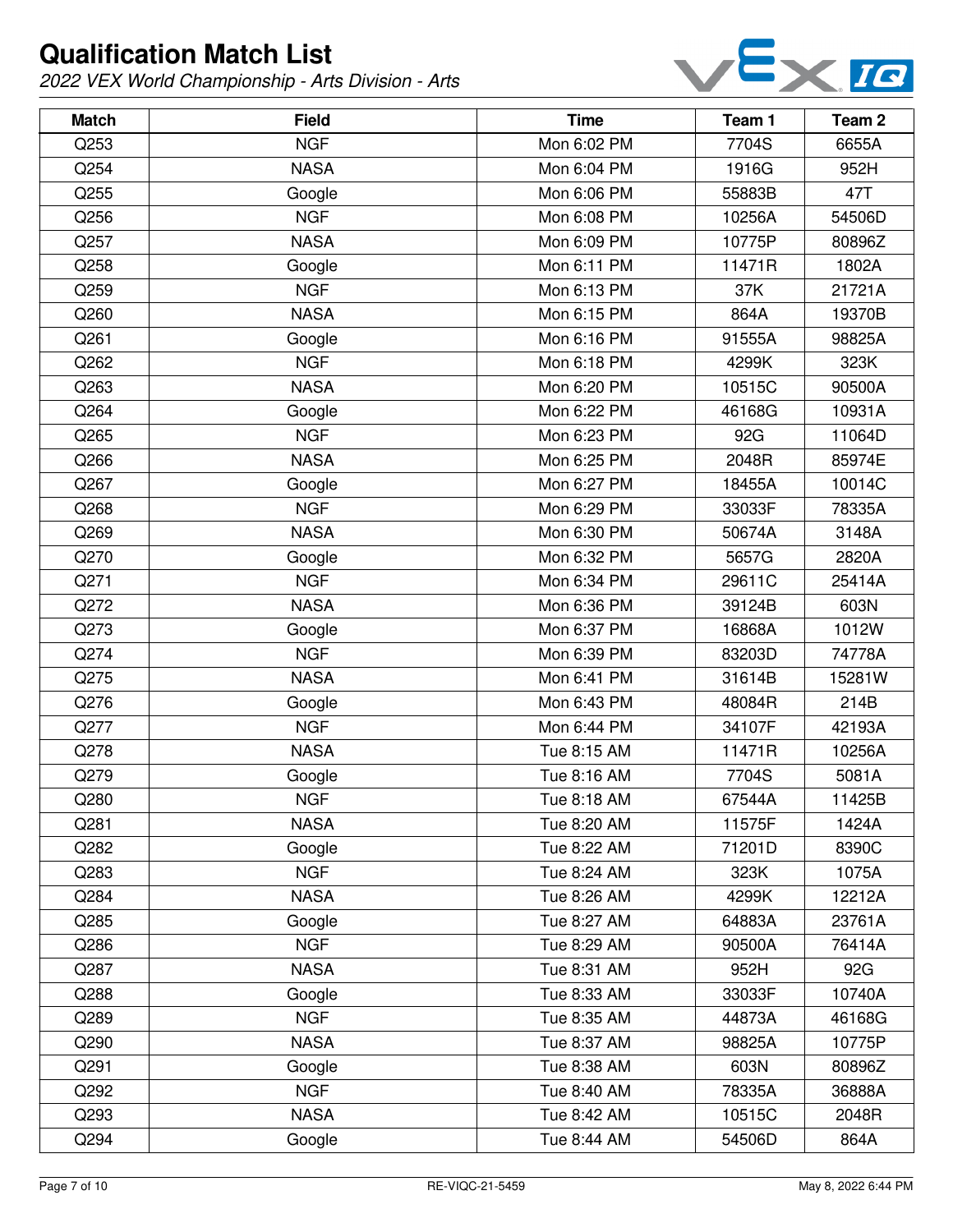

| <b>Match</b> | <b>Field</b> | <b>Time</b>  | Team 1 | Team <sub>2</sub> |
|--------------|--------------|--------------|--------|-------------------|
| Q295         | <b>NGF</b>   | Tue 8:46 AM  | 214B   | 1012W             |
| Q296         | <b>NASA</b>  | Tue 8:48 AM  | 59365B | 48084R            |
| Q297         | Google       | Tue 8:49 AM  | 5657G  | 21721A            |
| Q298         | <b>NGF</b>   | Tue 8:51 AM  | 6277Z  | 55883B            |
| Q299         | <b>NASA</b>  | Tue 8:53 AM  | 85048X | 13952B            |
| Q300         | Google       | Tue 8:55 AM  | 21124B | 91555A            |
| Q301         | <b>NGF</b>   | Tue 8:57 AM  | 1802A  | 83203D            |
| Q302         | <b>NASA</b>  | Tue 8:59 AM  | 25414A | 10014C            |
| Q303         | Google       | Tue 9:00 AM  | 18455A | 10931A            |
| Q304         | <b>NGF</b>   | Tue 9:02 AM  | 39124B | 31614B            |
| Q305         | <b>NASA</b>  | Tue 9:04 AM  | 16868A | 29611C            |
| Q306         | Google       | Tue 9:06 AM  | 1681V  | 19370B            |
| Q307         | <b>NGF</b>   | Tue 9:08 AM  | 2501V  | 47T               |
| Q308         | <b>NASA</b>  | Tue 9:10 AM  | 94711A | 7130E             |
| Q309         | Google       | Tue 9:11 AM  | 6655A  | 50674A            |
| Q310         | <b>NGF</b>   | Tue 9:13 AM  | 88700S | 31108A            |
| Q311         | <b>NASA</b>  | Tue 9:15 AM  | 421A   | 37K               |
| Q312         | Google       | Tue 9:17 AM  | 20616A | 3148A             |
| Q313         | <b>NGF</b>   | Tue 9:19 AM  | 15281W | 85974E            |
| Q314         | <b>NASA</b>  | Tue 9:21 AM  | 11064D | 34107F            |
| Q315         | Google       | Tue 9:22 AM  | 1916G  | 51212G            |
| Q316         | <b>NGF</b>   | Tue 9:24 AM  | 2820A  | 74778A            |
| Q317         | <b>NASA</b>  | Tue 9:26 AM  | 1075A  | 1012W             |
| Q318         | Google       | Tue 9:28 AM  | 1424A  | 4299K             |
| Q319         | <b>NGF</b>   | Tue 9:30 AM  | 48084R | 12212A            |
| Q320         | <b>NASA</b>  | Tue 9:32 AM  | 64883A | 214B              |
| Q321         | Google       | Tue 9:33 AM  | 78335A | 5081A             |
| Q322         | <b>NGF</b>   | Tue 9:35 AM  | 42193A | 10775P            |
| Q323         | <b>NASA</b>  | Tue 9:37 AM  | 54506D | 11425B            |
| Q324         | Google       | Tue 9:39 AM  | 603N   | 91555A            |
| Q325         | <b>NGF</b>   | Tue 9:41 AM  | 1681V  | 71201D            |
| Q326         | <b>NASA</b>  | Tue 9:43 AM  | 47T    | 59365B            |
| Q327         | Google       | Tue 9:44 AM  | 6277Z  | 18455A            |
| Q328         | <b>NGF</b>   | Tue 9:46 AM  | 21124B | 11471R            |
| Q329         | <b>NASA</b>  | Tue 9:48 AM  | 10014C | 31614B            |
| Q330         | Google       | Tue 9:50 AM  | 16868A | 421A              |
| Q331         | <b>NGF</b>   | Tue 9:52 AM  | 31108A | 33033F            |
| Q332         | <b>NASA</b>  | Tue 9:54 AM  | 29611C | 85048X            |
| Q333         | Google       | Tue 9:55 AM  | 13952B | 15281W            |
| Q334         | <b>NGF</b>   | Tue 9:57 AM  | 11064D | 10515C            |
| Q335         | <b>NASA</b>  | Tue 9:59 AM  | 21721A | 39124B            |
| Q336         | Google       | Tue 10:01 AM | 74778A | 55883B            |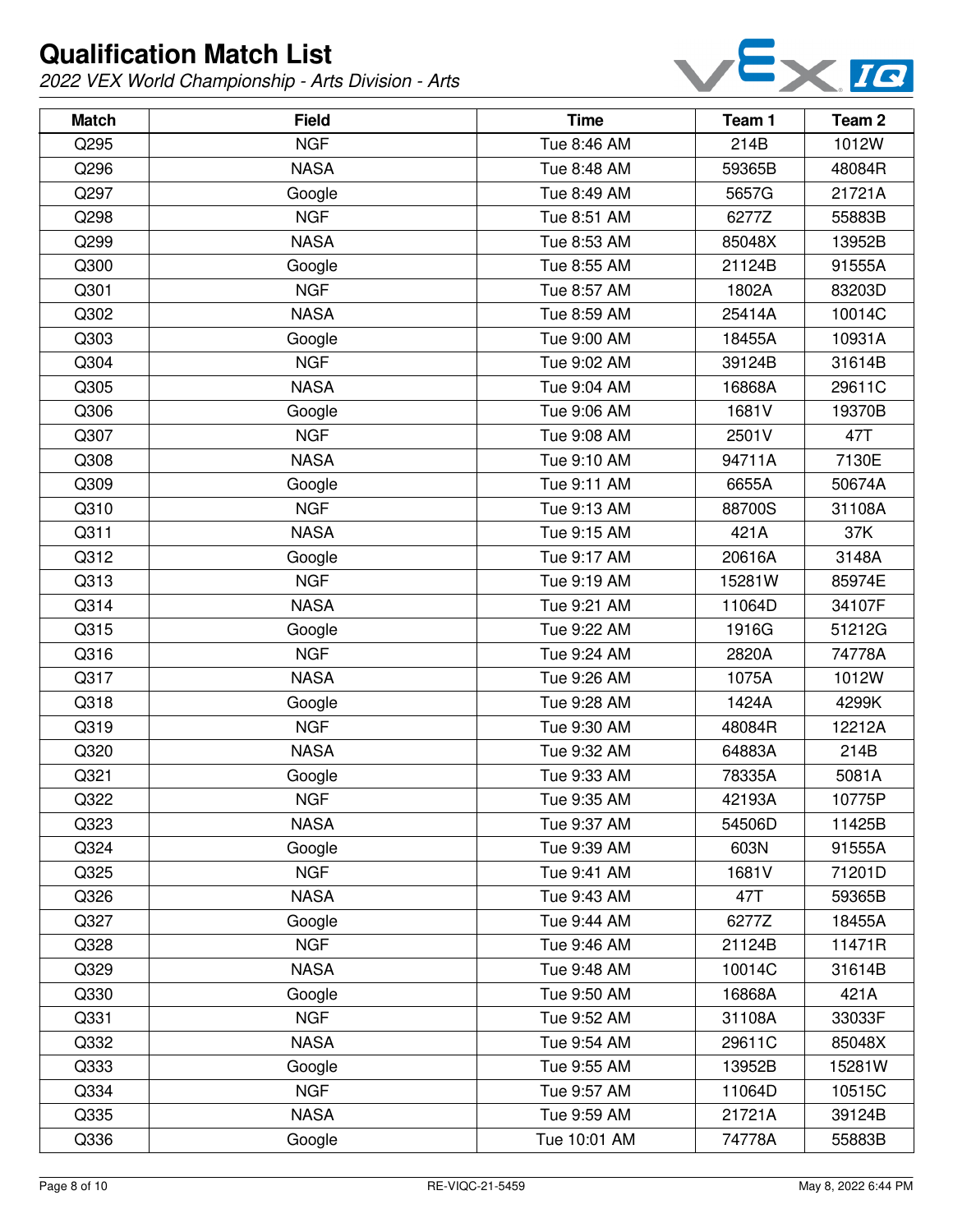

| <b>Match</b> | <b>Field</b> | <b>Time</b>  | Team 1 | Team 2 |
|--------------|--------------|--------------|--------|--------|
| Q337         | <b>NGF</b>   | Tue 10:03 AM | 1802A  | 7704S  |
| Q338         | <b>NASA</b>  | Tue 10:05 AM | 8390C  | 94711A |
| Q339         | Google       | Tue 10:06 AM | 46168G | 323K   |
| Q340         | <b>NGF</b>   | Tue 10:08 AM | 23761A | 20616A |
| Q341         | <b>NASA</b>  | Tue 10:10 AM | 6655A  | 7130E  |
| Q342         | Google       | Tue 10:12 AM | 864A   | 1916G  |
| Q343         | <b>NGF</b>   | Tue 10:14 AM | 2048R  | 37K    |
| Q344         | <b>NASA</b>  | Tue 10:16 AM | 67544A | 25414A |
| Q345         | Google       | Tue 10:17 AM | 50674A | 34107F |
| Q346         | <b>NGF</b>   | Tue 10:19 AM | 36888A | 3148A  |
| Q347         | <b>NASA</b>  | Tue 10:21 AM | 10740A | 2501V  |
| Q348         | Google       | Tue 10:23 AM | 44873A | 98825A |
| Q349         | <b>NGF</b>   | Tue 10:25 AM | 90500A | 952H   |
| Q350         | <b>NASA</b>  | Tue 10:27 AM | 19370B | 10256A |
| Q351         | Google       | Tue 10:28 AM | 51212G | 11575F |
| Q352         | <b>NGF</b>   | Tue 10:30 AM | 2820A  | 92G    |
| Q353         | <b>NASA</b>  | Tue 10:32 AM | 10931A | 5657G  |
| Q354         | Google       | Tue 10:34 AM | 76414A | 83203D |
| Q355         | <b>NGF</b>   | Tue 10:36 AM | 80896Z | 88700S |
| Q356         | <b>NASA</b>  | Tue 10:38 AM | 85974E | 603N   |
| Q357         | Google       | Tue 10:39 AM | 55883B | 11064D |
| Q358         | <b>NGF</b>   | Tue 10:41 AM | 7704S  | 21721A |
| Q359         | <b>NASA</b>  | Tue 10:43 AM | 1012W  | 1802A  |
| Q360         | Google       | Tue 10:45 AM | 31614B | 11471R |
| Q361         | <b>NGF</b>   | Tue 10:47 AM | 12212A | 6277Z  |
| Q362         | <b>NASA</b>  | Tue 10:49 AM | 214B   | 1424A  |
| Q363         | Google       | Tue 10:50 AM | 7130E  | 85048X |
| Q364         | <b>NGF</b>   | Tue 10:52 AM | 323K   | 6655A  |
| Q365         | <b>NASA</b>  | Tue 10:54 AM | 1916G  | 1075A  |
| Q366         | Google       | Tue 10:56 AM | 37K    | 50674A |
| Q367         | <b>NGF</b>   | Tue 10:58 AM | 2501V  | 46168G |
| Q368         | <b>NASA</b>  | Tue 11:00 AM | 10775P | 71201D |
| Q369         | Google       | Tue 11:01 AM | 11425B | 23761A |
| Q370         | <b>NGF</b>   | Tue 11:03 AM | 98825A | 1681V  |
| Q371         | <b>NASA</b>  | Tue 11:05 AM | 25414A | 21124B |
| Q372         | Google       | Tue 11:07 AM | 15281W | 94711A |
| Q373         | <b>NGF</b>   | Tue 11:09 AM | 10014C | 8390C  |
| Q374         | <b>NASA</b>  | Tue 11:11 AM | 5081A  | 10515C |
| Q375         | Google       | Tue 11:12 AM | 64883A | 16868A |
| Q376         | <b>NGF</b>   | Tue 11:14 AM | 36888A | 47T    |
| Q377         | <b>NASA</b>  | Tue 11:16 AM | 59365B | 29611C |
| Q378         | Google       | Tue 11:18 AM | 952H   | 864A   |